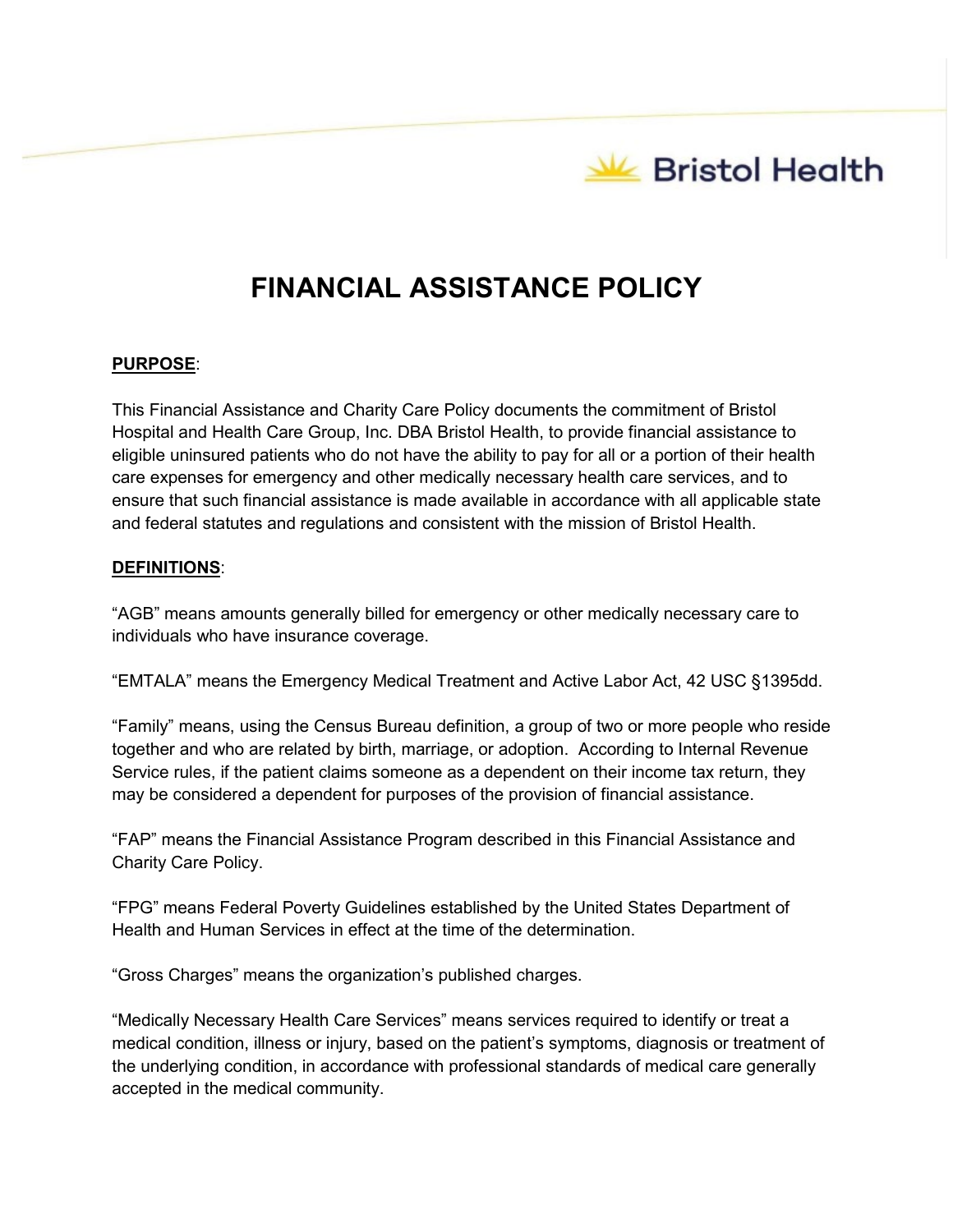**State Bristol Health** 

"Uninsured" is defined by the State of Connecticut as an individual who is liable for one or more hospital charges whose income is at our below 250% of the FPG and who (A) has applied for and been denied eligibility for any medical or health care coverage provided under the Medicaid program due to failure to satisfy income or other eligibility requirements, and (B) is not eligible for coverage under the Medicare or CHAMPUS programs, or under any Medicaid or health insurance program of any nation, state, territory or commonwealth, or under any other governmental or privately sponsored health or accident insurance or benefits program, including but not limited to, worker's compensation and awards, settlements or judgments arising from claims, suits or proceedings involving motor vehicle accidents or alleged negligence. For purposes of this Policy, Bristol Health may consider a patient as uninsured for partial assistance up to 400% of FPG.

# **POLICY STATEMENT:**

It is the policy of Bristol Health to provide financial assistance to eligible patients who have difficulty paying for emergency and other medically necessary health care services. Regardless of eligibility for such financial assistance, Bristol Health will provide care, without discrimination and without regard to payor source, for emergency medical conditions in accordance with EMTALA and Bristol Hospital's emergency medical treatment policy. This policy is designed to provide the appropriate level of financial assistance to the greatest number of eligible patients who are truly in need while at the same time ensuring that Bristol Health has the resources available to serve its community. As a result, this policy will cover medically necessary, nonemergency health care services only for U.S. citizens who have resided in Bristol Health's primary and secondary service areas for at least one (1) year, subject to limited exceptions described in the "Patient Eligibility" section below.

# **ENTITIES AND INDIVIDUAL PRACTIONERS COVERED**:

This policy applies to Bristol Hospital and the following affiliates within Bristol Health: Bristol Hospital Multi-Specialty Group, Bristol Hospital EMS LLC, Bristol Health Inc. DBA Ingraham Manor, and Bristol Homecare & Hospice Agency, Inc. Also, a list of Bristol Health providers who provide emergency and other medically necessary care is attached in Appendix A. The list indicates if the provider is covered under the FAP. If the provider is not covered under the FAP, patients should contact the provider's office directly.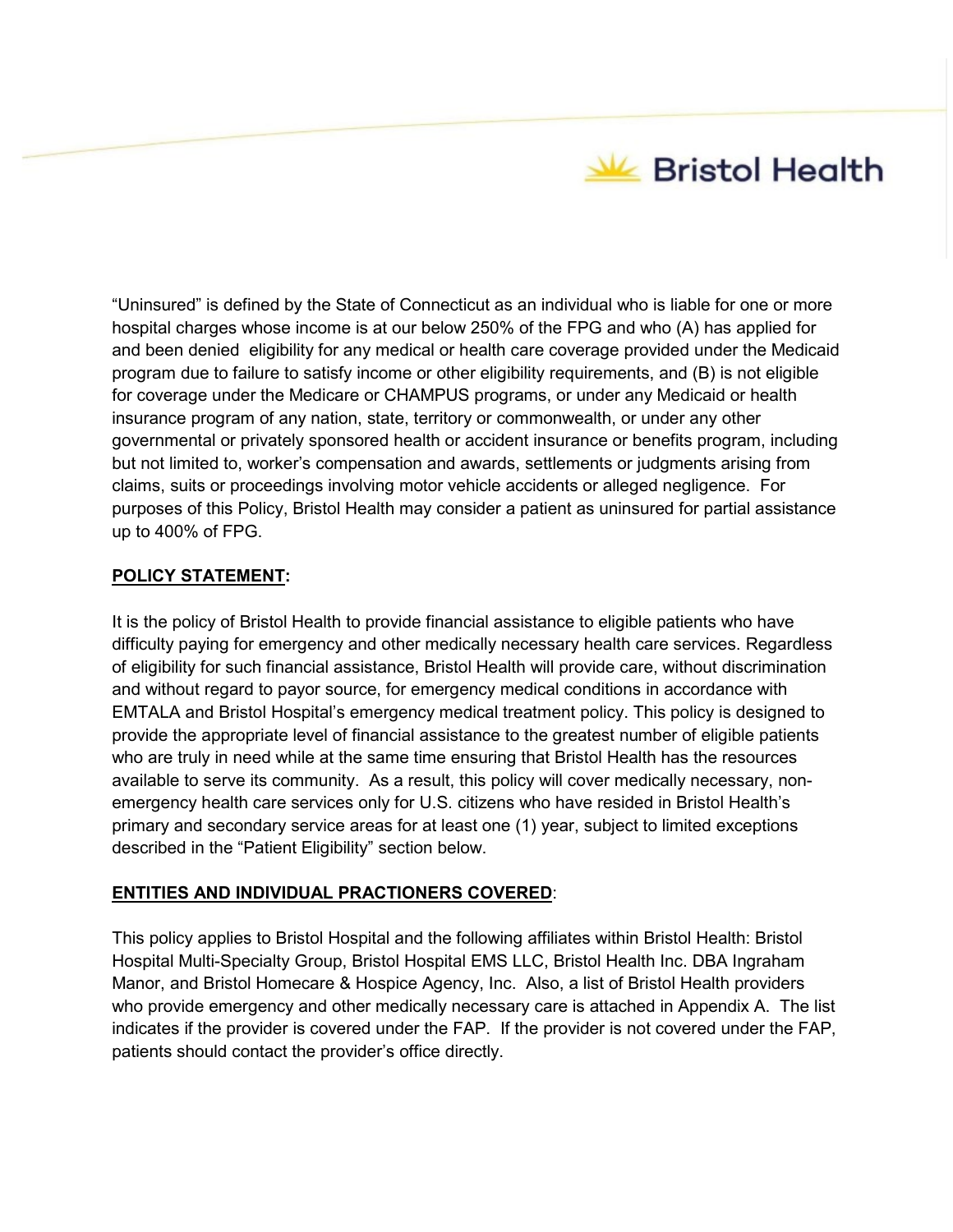**Stristol Health** 

## **PATIENT ELIGIBILITY:**

Uninsured patients who are U.S. citizens and have resided for at least one (1) year in Bristol Health's primary or secondary service area are eligible to apply to the FAP for financial assistance. Bristol Health's primary and secondary service areas consist of the following towns: Bristol, Plainville, Plymouth, Terryville, Burlington, Farmington, Southington, Harwinton, Thomaston and Wolcott. In addition, uninsured lawful non-U.S. citizen residents who meet the five (5) year residency requirement for Connecticut Medicaid and who have resided in the identified service areas for at least one (1) year may also apply to the FAP.

Eligibility for financial assistance will be limited to only those patients who meet the conditions outlined in the above paragraph. Patients who do not fall into any of the categories described above, including patients receiving care for emergency medical conditions, will not be considered for financial assistance.

A patient with insurance where the insurance company does not include Bristol Health as a participating provider will be considered as self-pay. As such, a deposit of 33% of estimated charges will be required before the patient is registered or scheduled for a non-emergency service, and financial assistance will not be provided.

Financial assistance is not considered to be a substitute for patient responsibility. Patients are expected to cooperate with Bristol Health's FAP application procedures and to contribute to the costs of their care based on ability to pay. Individuals with the financial capacity to purchase health insurance will be encouraged to do so as a means of assuring access to health care services for their overall personal health and for the protection of their individual assets. Patients should also apply for governmental programs including Medicaid to assure access to health care services and may only apply for FAP if such assistance is denied.

### **SCOPE OF FAP:**

The FAP applies to emergency and other medically necessary inpatient and outpatient health care services. The FAP is not available for elective, cosmetic and uncovered bariatric procedures or other procedures and costs that are not considered medically necessary under generally accepted medical standards. In addition, the FAP is not available for ancillary fees for items and services such as private duty nursing, convenience fees such as television and telephone charges and other discounts and reductions that are not described in this policy.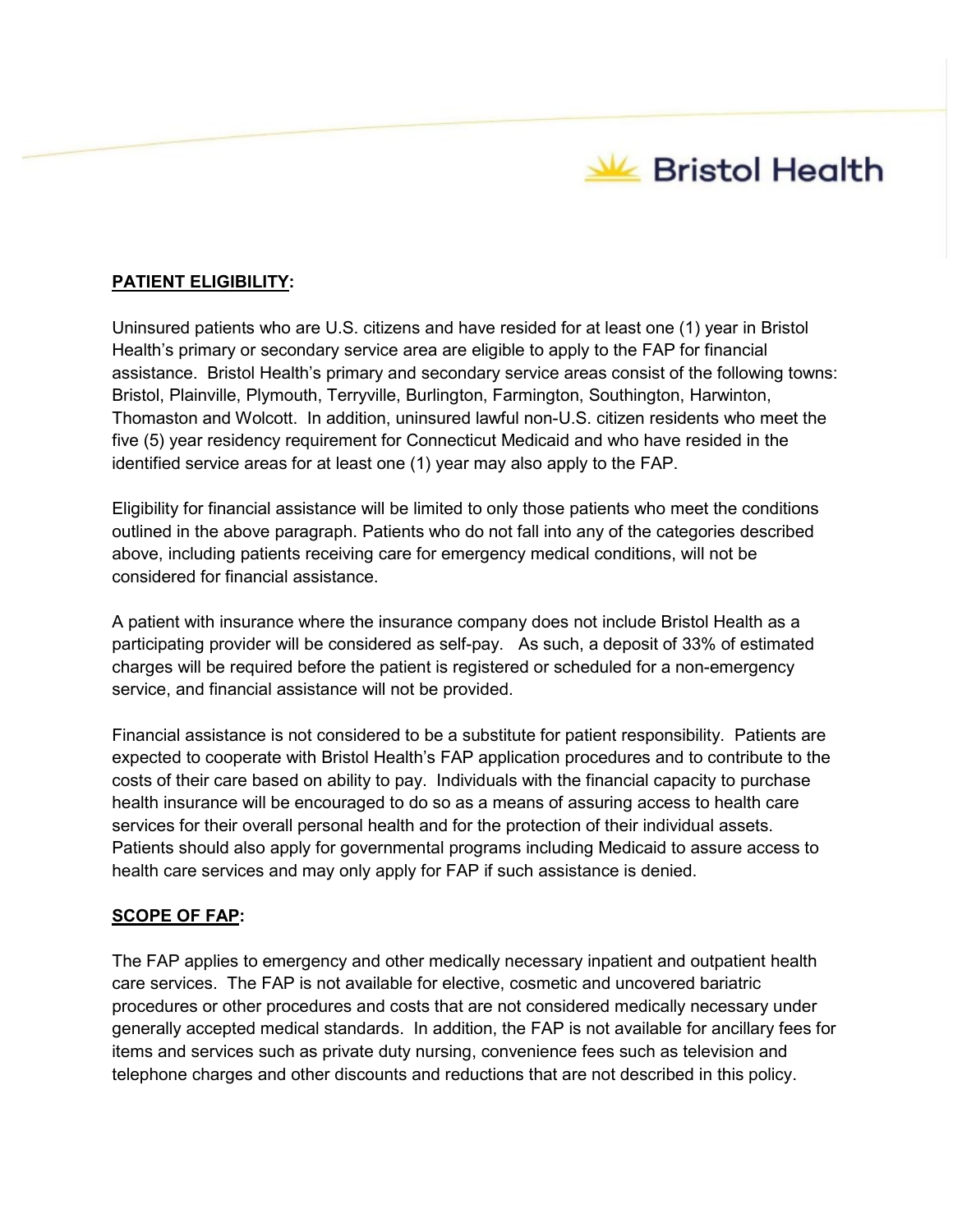

## **LEVELS OF FINANCIAL ASSISTANCE:**

Financial assistance for services eligible under this policy may be made available to the uninsured patient on a full or partial basis based on family size and federal poverty levels (FPL) using the FPG in effect at the time of the determination. An uninsured patient whose income is less than or equal to 250% of FPL and meets all other criteria for eligibility, will be entitled to a 100% discount. Eligible uninsured patients with income up to 400% of FPL will be entitled to a sliding scale discount set forth in Appendix B.

No individual determined to be eligible under the FAP will be charged more for emergency or medically necessary health care services than the AGB (amounts generally billed) to individuals who have insurance to cover their care. Appendix B describes how Bristol Health has calculated the AGB and the AGB percentage used for the current year. Bristol Health calculates AGB annually and may revise the AGB percentage based on the calculation. The AGB percentage is applied to reduce charges before any discount on the sliding scale is applied under the FAP.

All patients must submit an application following the procedures outlined below in order to be considered for financial assistance.

Uninsured Catastrophic Medically Indigent: An uninsured patient who is determined to be unable to pay their bills due to catastrophic medical expenses that exceed at least 50% of the annual gross family income may be eligible for discounts on a case by case basis. The patient will be required to submit a financial assistance application along with other supportive documentation, such as medical bills, drug and medical device bills and other evidence relating to high medical bills not exclusive to Bristol Health.

### **APPLICATION PROCEDURES:**

In order to be considered for financial assistance, the patient must complete a Financial Assistance Application and provide certain financial information and other documentation that may be requested for determination of eligibility under the FAP.

Bristol Health will attempt to assist all patients registered as "self-pay" with identifying and securing coverage, and/or establishing a payment plan for amounts determined to be a patient responsibility prior to receipt of medically necessary health care services and will provide any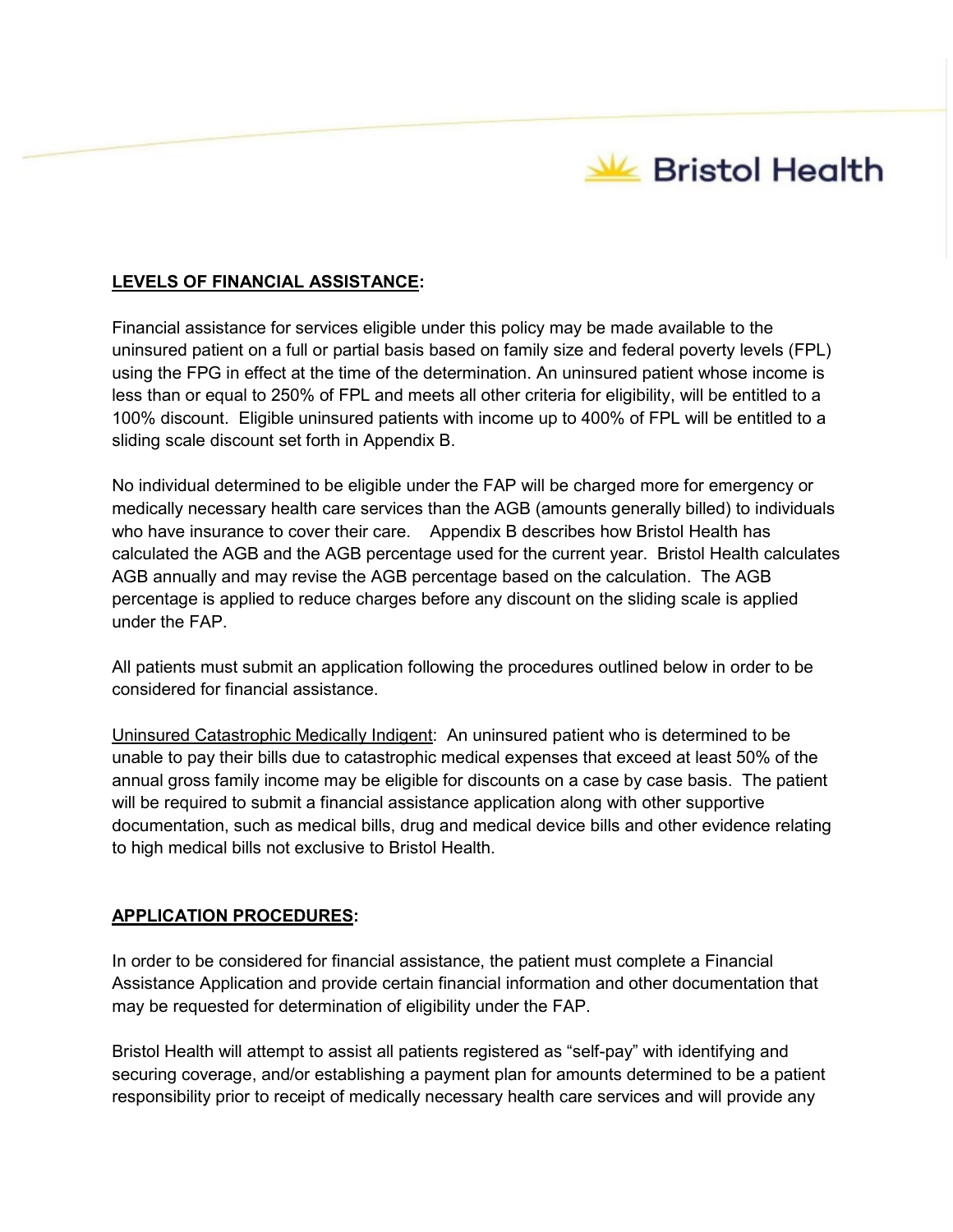self-pay patients who may not be able to secure coverage or pay for the service with information about the FAP and the application process.

All patients requesting consideration for financial assistance will be required to apply for Medicaid coverage or another available government supported insurance program. If the patient balance is under \$230 the patient may apply for financial assistance without applying for Medicaid coverage.

All applications must include the following documentation:

- 1. Proof of legal residency status (e.g. social security card or driver's license) and proof of residency for at least one year in Bristol Health's primary or secondary service area: Bristol, Plainville, Plymouth, Terryville, Burlington, Farmington, Southington, Harwinton, Thomaston and Wolcott
- 2. All sources of income, including spousal income, at the time of application and any other documentation sufficient to show annual gross household income (Note that if loss of income is due to patient's personal choice, the patient may not qualify for financial assistance).
- 3. Assets including checking and saving accounts bank statements. In order to be considered, assets must be below \$7,500 for an individual and \$15,000 for a family. Assets do not include the primary residence or vehicles required for commuting to employment.
- 4. Most recent complete 1040 tax return with supporting schedules and W-2[s]
- 5. Investment accounts
- 6. Other documents:
	- a. Four (4) most recent weekly paystubs, or two (2) bi-weekly paystubs, including the employer's name
	- b. A statement from the employer on company letterhead stating gross wages for last four (4) weeks and that the employer does not offer health/medical insurance
	- c. If self-employed, self-employment worksheet and all 1040 forms and schedules (C,D,SE,K etc.)
	- d. Social Security confidential form 2458 or copy of check, or bank statement or SSA-4926SM.
	- e. Pension or annuity check stubs
	- f. Workers compensation or disability statement with benefits and period covered
	- g. DOL form or printout for Unemployment Compensation benefits
	- h. HUSKY Health self-employment income verification form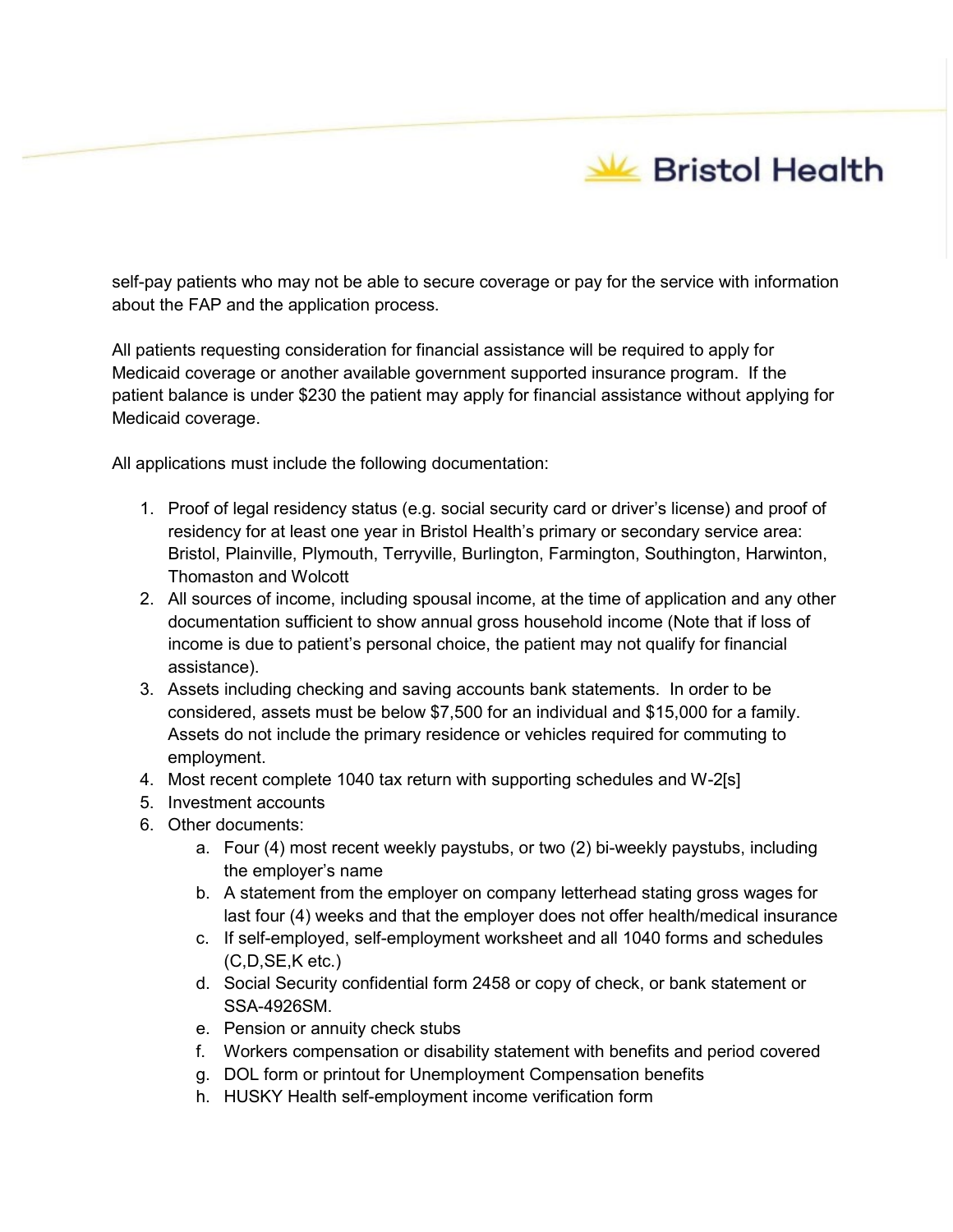

- 7. Proof of identity that can include, but is not limited to, documents that contain a photograph or other identifying information, such as, name, age, sex, race, height, weight, eye color and address. Acceptable documents include:
	- a. Driver's license issued by a state or territory
	- b. Identification card issued by a school, military, a federal, state or local government, a military dependent card or U.S. Coast Guard Merchant Marine
	- c. Clinic, doctor, hospital or school record for children under 19 years of age
	- d. Two documents that provide information that is consistent with the applicant's identity such as, but not limited to, high school and college diploma, marriage or divorce records, property deeds, rental agreements
	- e. A finding of identity from a federal or state agency, if the agency has verified the identity
	- f. An affidavit signed, under penalty of perjury, by another person who can reasonably testify to a person's identity, if no other documentation is available

The application period begins the day of admission for inpatient services and the date that care is provided for outpatient services and ends 180 days after the day of admission for inpatient services, or 180 days after the date of service for outpatient services. The patient/guarantor has 30 days from the date a request for financial assistance is made to present all required forms of documentation for consideration. A Financial Assistance application will be considered a "complete application" when the following criteria have been met:

- The application has been received in the Patient Financial Counseling Department.
- The patient/guarantor or an authorized representative has signed the application.
- All questions on the application have been answered.
- Income verification and other documentation that is sufficient to make an eligibility determination has been provided.

If the Financial Assistance application is not complete, a Financial Counselor will send one follow-up letter to the patient. This letter will indicate the information that is necessary to process the application.

The applicant/guarantor must provide the required documentation within 30 days of receipt of the follow-up letter. If the information is not received within this time frame, the application will be denied. A letter with the reason for denial will be sent to the applicant and the patient account will be placed back in standard billing proceedings.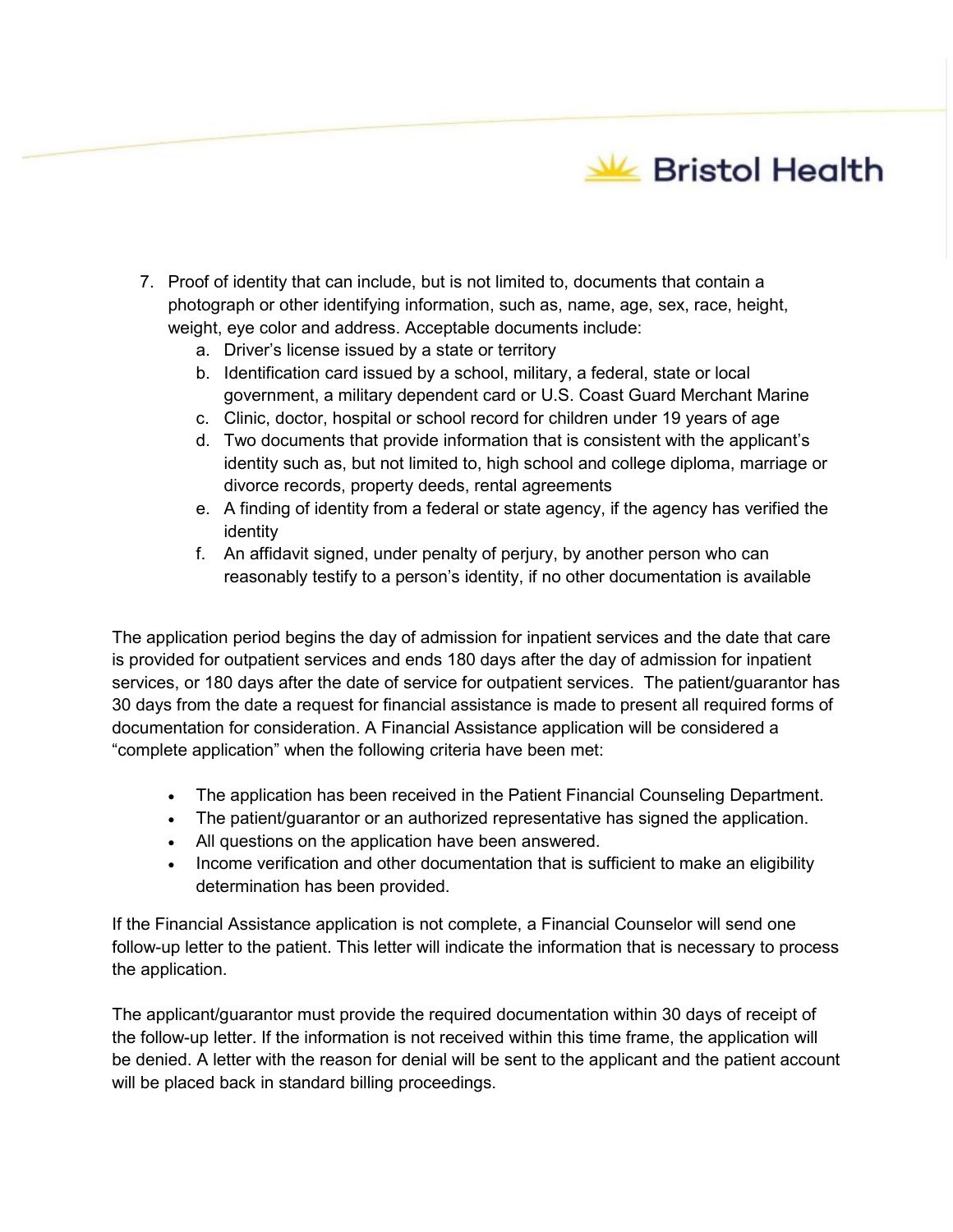Bristol Health will stop sending billing statements to anyone who has requested an application for financial assistance for up to 30 days following the request. If the application is not submitted within 30 days, billing statements will resume. Once the application is submitted, billing statements will not be sent while the application is being considered and will resume only if the application is denied.

## **APPLICATION REVIEW PROCESS:**

A complete application will be evaluated by a Financial Counselor to determine eligibility. In addition to review of the completed application, best practices available at that time will be used to assess patient income from all sources including self-employed gross income, assets, liabilities and potential unreported insurance.

1. If all eligibility criteria have been met, a letter of approval will be sent to the applicant/guarantor that will indicate the eligibility period and percentage of discount. 2. If all eligibility criteria have not been met, a letter of denial will be sent to the applicant/guarantor with the reason for the denial and instructions on the appeal process.

3. The applicant/guarantor will have thirty (30) days from the date of the denial letter to submit an appeal and provide documents to support the appeal. The Chief Financial Officer will make the final decision on the appeal, and the applicant/guarantor will be notified of the outcome.

4. Applications that have been approved and processed will be maintained in a central file in the Financial Assistance Office.

5. An approved application will be valid for 180 days from the date of the application. If services continue beyond 180 days, a new application for financial assistance must be submitted.

Presumptive Eligibility: There are instances when an uninsured resident patient who has received medically necessary services may appear eligible for financial assistance discounts, but there is no approved financial assistance form on file due to a lack of supporting documentation. Often there is adequate information provided by the patient or through other sources, which could provide sufficient evidence to provide the patient with financial assistance. In the event there is no evidence to support a patient's eligibility for financial assistance, Bristol Health could use outside agencies and sources to estimate income amounts for determining financial assistance eligibility and potential discount amounts. Once determined, due to the inherent nature of the presumptive circumstances, the patient may receive a sliding scale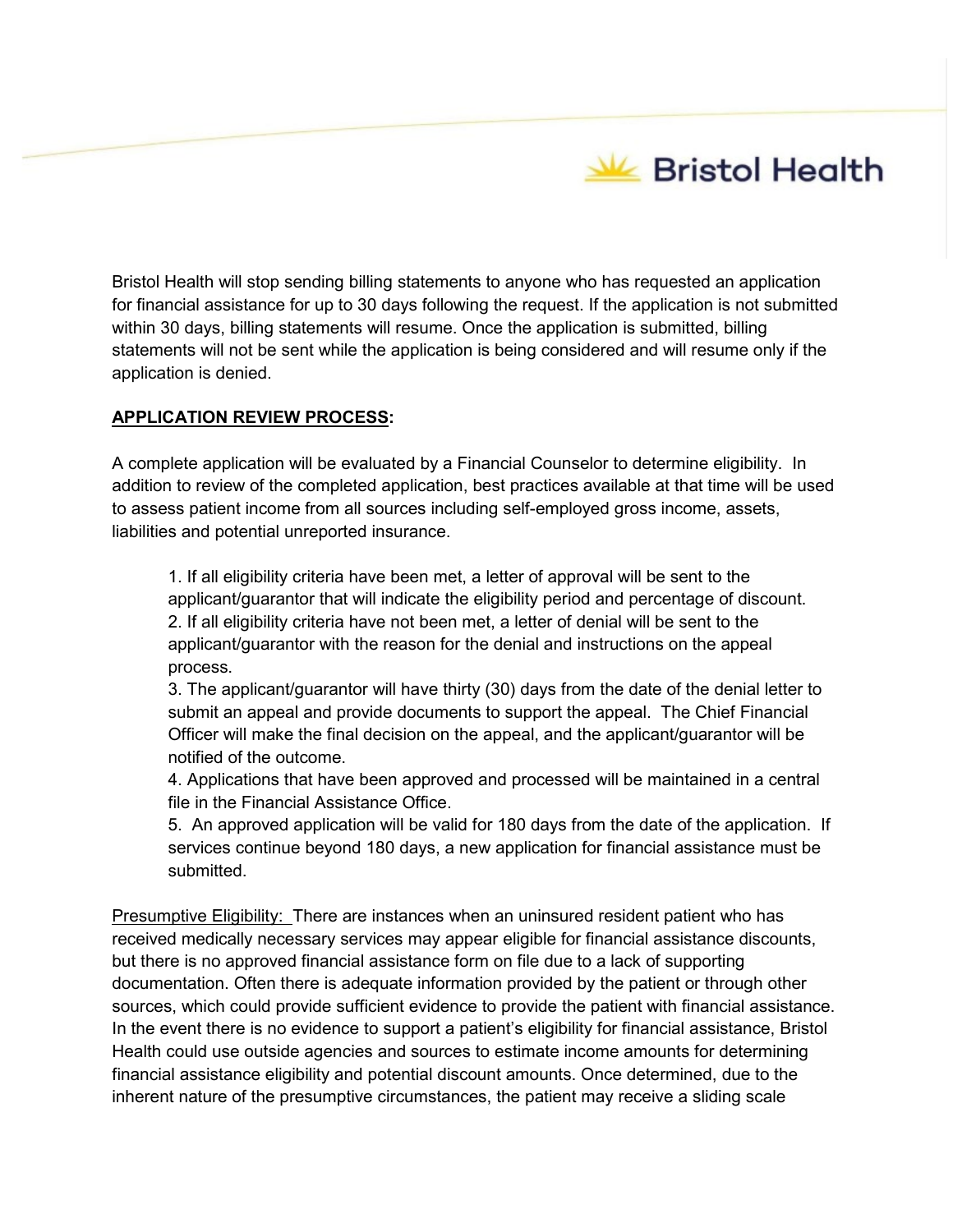discount up to a 100% write-off of the account balance based on individual circumstances and levels of authorization defined separately. Examples include:

- 1. State-funded prescription programs
- 2. Homeless or received care from a homeless clinic
- 3. Participation in Women, Infants and Children programs (WIC)
- 4. Food stamp eligibility
- 5. Subsidized school lunch program eligibility
- 6. Eligibility for other state or local assistance programs that are unfunded (e.g., Medicaid spend down)
- 7. Low income/subsidized housing is provided as a valid address
- 8. Patient is deceased with no known estate.

# **ACTIONS TAKEN IN THE EVENT OF NONPAYMENT:**

Insured patients are expected to pay in full and charges will not be waived. The actions that Bristol Health may take in the event of nonpayment are set forth in a separate Billing and Collection Policy that can be found on the Bristol Health website. Members of the public also may obtain a free copy of the Billing and Collection Policy by using the contact information set forth below.

# **MEASURES TO WIDELY PUBLICIZE THE FINANCIAL ASSISTANCE POLICY:**

Bristol Health makes this policy, application form and plain language summary of this policy widely available on its website in English and Spanish in communities served. Among other things, Bristol Hospital will post a notice of the availability of financial assistance at all registration points and other visible locations throughout the Hospital, including the emergency room. Also, a conspicuous notice will be printed on all Bristol Health bills and statements informing patients and families of the availability of financial assistance.

### **HOW TO OBTAIN MORE INFORMATION:**

To learn more about the Bristol Health's FAP, obtain a copy of the FAP Application, or obtain assistance with the FAP process, please contact Bristol Health as follows: